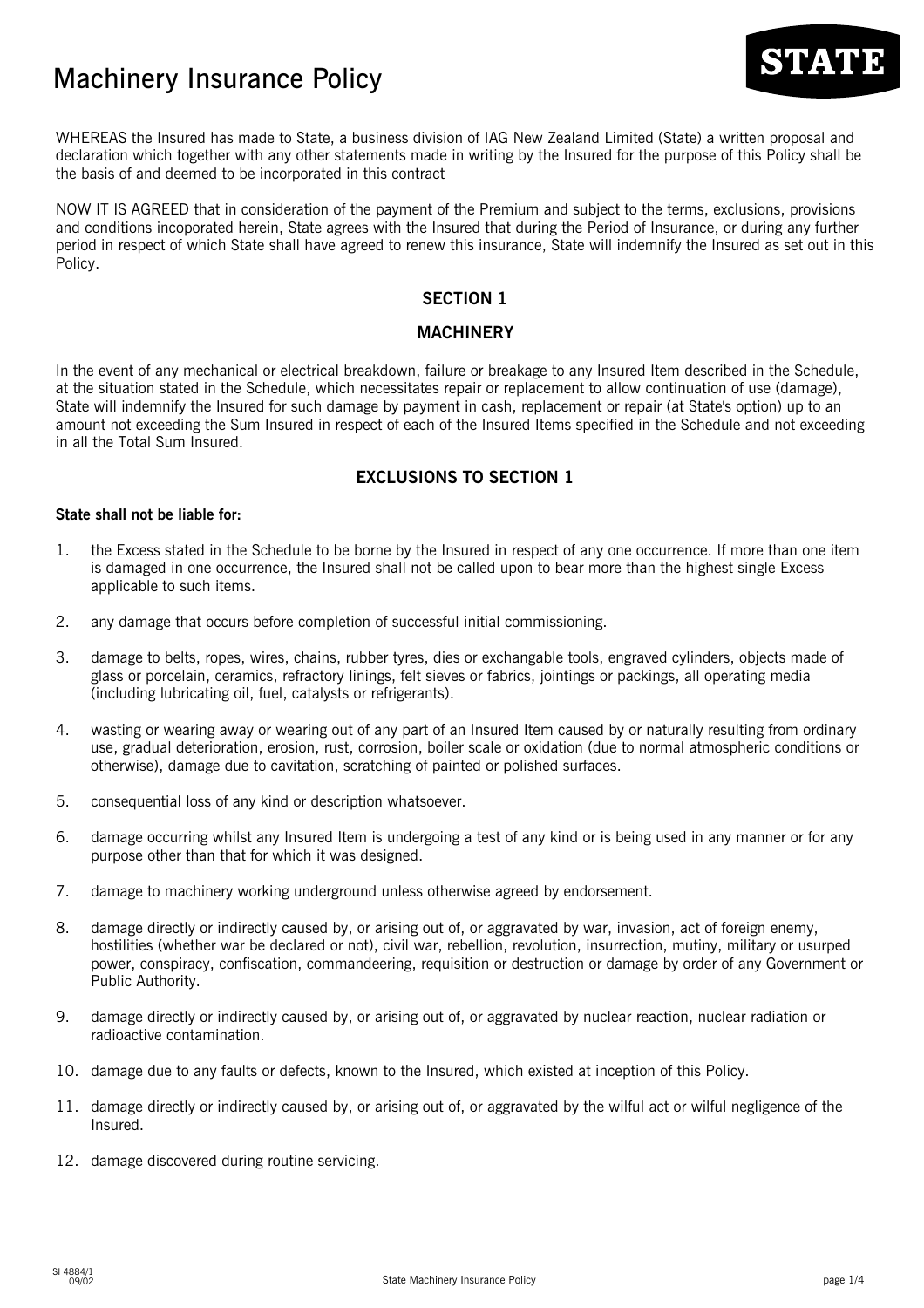#### 13. (a) loss or damage, or

(b) any costs or expenses to repair or modify any part of any computer, data processing equipment or media, microchip, integrated circuit or similar device or any computer software, whether the property of the Insured or not

directly or indirectly caused by or consisting of or arising from the failure of any computer, data processing equipment or media, microchip, integrated circuit or similar device or any computer software, whether the property of the Insured or not, and whether occurring before, during or after the year 2000

- (i) to correctly recognise any date as its true calendar date
- (ii) to capture, save or retain, and/or correctly manipulate, interpret or process any data or information or command or instruction as a result of treating any date otherwise than as its true calendar date
- (iii) to capture, save, retain or correctly process any data as a result of the operation of any command which has been programmed into any computer software, being a command which causes the loss of data or the ability to capture, save, retain or correctly process such data on or after any date.
- 14. any act of terrorism. Notwithstanding any provision to the contrary, this insurance excludes loss, damage, death, injury, illness, liability, cost or expense of whatsoever nature directly or indirectly caused by, resulting from or in connection with
	- (a) an act of terrorism regardless of any other cause or event contributing concurrently or in any other sequence to the loss, damage, death, injury, illness, liability, cost or expense.
	- (b) any action taken in controlling, preventing, suppressing or in any way relating to an act of terrorism.

An act of terrorism means an act, including but not limited to the use of force or violence and/or threat thereof, of any person or group(s) of persons, whether acting alone or on behalf of or in connection with any organisation(s) or government(s) which from its nature or context is done for, or in connection with, political, religious, ideological, ethnic or similar purposes or reasons, including the intention to influence any government and/or to put the public, or any section of the public, in fear.

In any action, suit or other proceeding where State alleges that by reason of the provisions of any of Exclusions 8 or 9 or 13, any damage is not indemnifiable by this Policy, the onus of proving that such damage is indemnifiable shall be upon the Insured.

## **CONDITIONS**

- 1. The due observance and fulfilment of the terms of this Policy in so far as they relate to anything to be done or complied with by the Insured and the truth of the statements and answers in the proposal made by the Insured shall be conditions precedent to any liability of State.
- 2. The Schedule shall be deemed to be incorporated in and form part of this Policy. Any word or expression to which a specific meaning has been attached in any part of this Policy or of the Schedule shall bear such meaning wherever it may appear.
- 3. The Insured shall at the Insured's expense take all reasonable precautions to prevent damage and comply with statutory requirements and manufacturers' recommendations.
- 4. (a) Representatives of State shall at any reasonable time have the right to inspect the Insured Items and the Insured shall provide the representatives of State with all details and information necessary for the assessment of the risk.
	- (b) The Insured shall immediately notify State in writing of any material change in the Insured Items and cause at the Insured's expense such additional precautions to be taken as circumstances may require, and the scope of cover and/or premium shall, if necessary, be adjusted accordingly. No material alteration shall be made or admitted by the Insured whereby the risk of damage is increased unless the continuation of the cover provided under this Policy is confirmed in writing by State.
- 5. In the event of any occurrence which might give rise to a claim under this Policy, the Insured shall:
	- (a) immediately notify State in writing, giving an indication as to the nature and extent of damage;
		- (b) take all reasonable steps to minimise the extent of damage;
		- (c) preserve the parts affected and make them available for inspection by a representative of State;
		- (d) furnish all information and evidence as State may require.
- 6. The Insured shall at the expense of State do and concur in doing and permit to be done all such acts and things as may be necessary or required by State in the interest of any rights or remedies or of obtaining relief or indemnity from any party (other than those insured under this Policy) to which State shall be or would become entitled or subrogated upon State paying for or making good any damage under this Policy, whether such acts and things shall be or become necessary or required before or after the Insured's indemnification by State.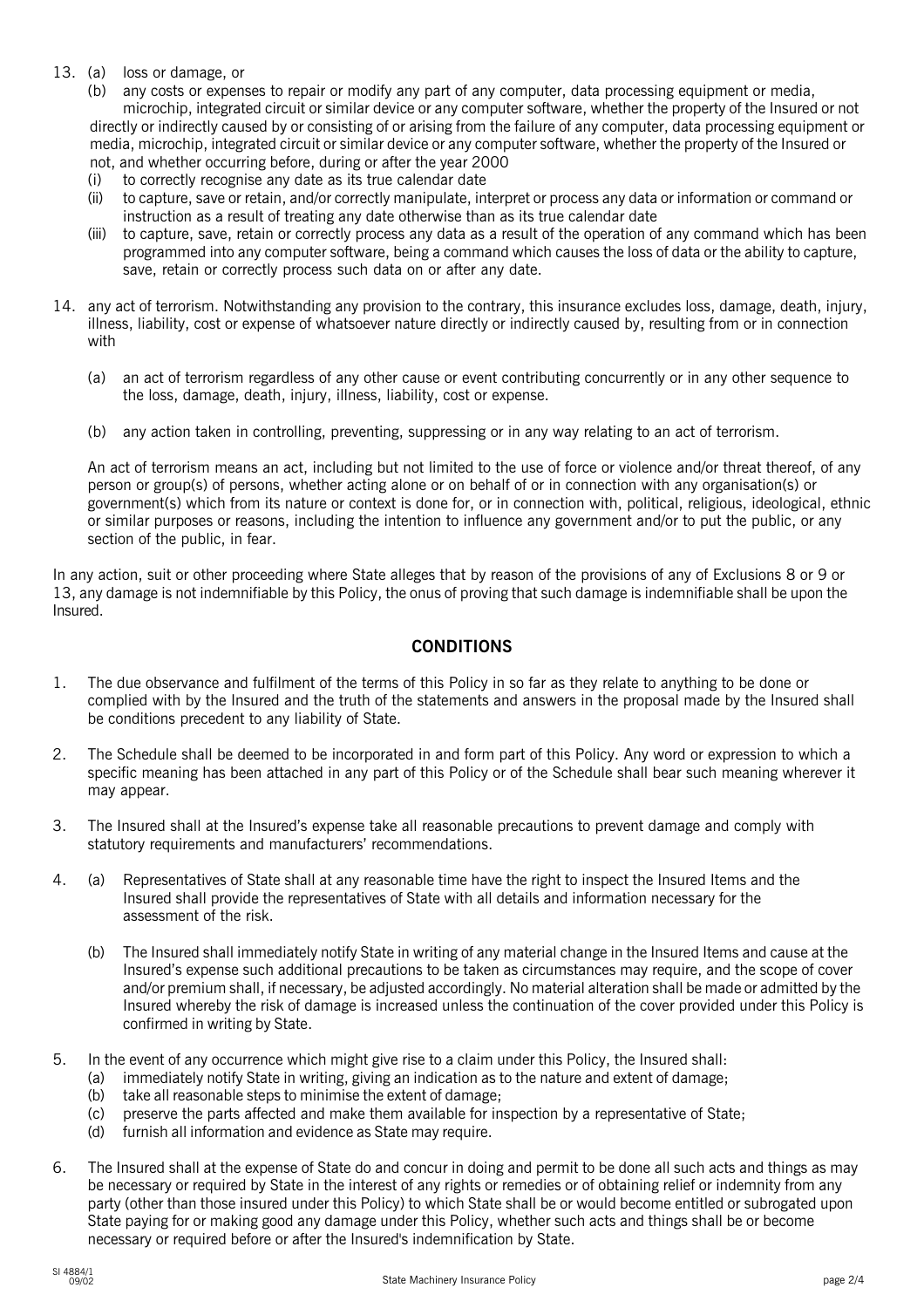- 7. If the proposal or declaration of the Insured is not true in any material aspect or if any claim made is fraudulent or substantially exaggerated, or if any false declaration or statement is made in support thereof, this Policy shall be void and State shall not be liable to make any payment.
- 8. This Policy may be cancelled by the Insured at any time by notice in writing delivered to State in which case State shall retain or be entitled to recover, as the case may be, the minimum premium for the time during which the Policy has been in force. State may at any time by giving written notice to the Insured to cancel this Policy. Notice of cancellation may be delivered personally or posted to the Insured at the address last known to State. The cancellation of the Policy shall be effective as from 4 p.m. on the seventh day after such posting or personal delivery. After cancellation by State, State will refund the amount of unearned premium.
- 9. If any difference shall arise under this Policy between State and the Insured then subject to the agreement of the parties it shall be referred to arbitration.
- 10. If at the time any claim arises under this Policy there is any other insurance covering the same damage, State shall not be liable to pay or contribute more than State's rateable proportion of any claim for such damage.
- 11. State can change the terms of this Policy (including the Excess) by giving the Insured fourteen days notice at the Insured's last known address.
- 12. Provided that Goods and Services Tax (GST) is recoverable by State, the Sum or Sums Insured by this Policy are exclusive of GST to the intent that, in the event of a claim, State will pay a maximum of the Sum Insured plus additional GST to a maximum of the current rate of GST applied to that Sum Insured.

# **PROVISIONS TO SECTION 1**

#### **1. Sum Insured**

The Sum Insured for each item must not be less than the New Replacement Cost which shall mean the cost of replacement of the Insured Item by a new item of the same kind and capacity including packing, freight, customs duties and installation charges.

#### **2. Bases of Indemnity**

(1) Repairable Damage

Where damage to an Insured Item can be repaired State will pay all expenses necessarily incurred to restore the damaged item to its former state of serviceability plus the cost of dismantling and re-erection incurred for the purpose of effecting repairs as well as freight to and from a repair shop and customs duties. If the repairs are executed at a workshop owned by the Insured, State will pay the cost of materials and wages incurred for the purpose of the repairs plus a reasonable percentage to cover overhead charges. No deduction shall be made for depreciation in respect of parts replaced but the value of any salvage will be taken into account. If the cost of repairs as detailed in (1) equals or exceeds the actual value of the Insured Item immediately before the occurrence of the damage the settlement shall be made on the basis provided for in (2) below.

(2) Non Repairable Damage

Where an Insured Item cannot be repaired State will at State's option either:

- (a) pay the actual value of the item immediately before the occurrence of the damage including costs for freight, erection and customs duties; such actual value to be calculated by deducting depreciation from the New Replacement Cost of the item; or
- (b) supply an equivalent replacement item similar in type, capacity and condition to the Insured Item immediately before the occurrence of the damage and pay any costs for freight and erection.

State will also pay any charges for the removal of the item but less the value of any salvage.

- (3) State will not pay the cost of any:
	- (a) alterations, additions, improvements or overhauls;
	- (b) provisional repairs, unless such repairs constitute part of the final repairs and do not increase the total repair costs;
	- (c) extra charges incurred for overtime, nightwork, work on public holidays, express freight or air freight unless specially agreed upon by endorsement.